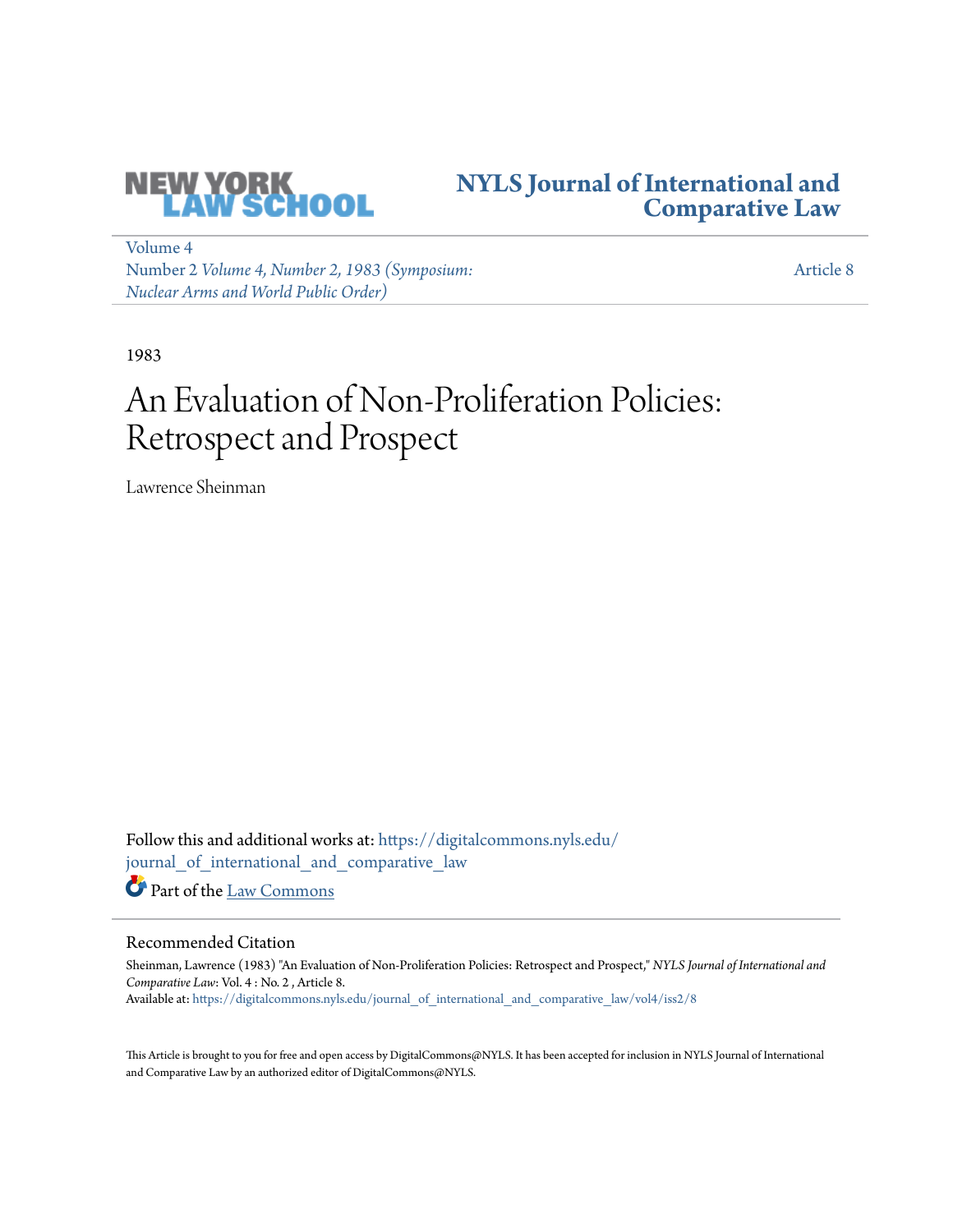### AN EVALUATION OF NON-PROLIFERATION POLICIES: RETROSPECT AND PROSPECT

#### *LAWRENCE SCHEINMAN\**

Since the inception of nuclear arms, avoidance of the spread of nuclear weapons has occupied a central role in United States security and foreign policy.1 Nuclear weapons proliferation has been viewed as simply incompatible with United States security interests and with the goal of maintaining a stable and peaceful world order. It has been regarded as a threat to alliance cohesion and credibility, as a potential source for the intensification and enlargement of local and regional conflicts and, generally, as a factor complicating the management of international politics.

Relatively few policy objectives have enjoyed the same degree of continuity and consistent bipartisan support as has non-proliferation. United States policy in this arena has evolved through several phases during the past few decades with little dissent from any segment of the policy-relevant community and with the approval of public opinion to the extent that it has focused on proliferation-related issues.' Recently, differences within the United States political community have arisen over aspects of non-proliferation policy and the tactics for achieving

**<sup>\*</sup>** Professor of International Law and Relations; Faculty Associate of the Center for International Studies, Cornell University. Dr. Scheinman served as Senior Advisor to the Undersecretary and Principal Deputy to the Deputy Undersecretary of State for Security Assistance, Science and Technology during the Carter administration. He also served as Head of the Office of International Policy Planning at ERDA in **1976.**

*<sup>1.</sup> See, e.g.,* NUCLEAR PROLIFERATION: PROSPECTS FOR CONTROL (B. Boskey **&** M. Willrich eds. **1970); G. QUESTER,** THE **POLITICS** OF **NUCLEAR** PROLIFERATION **(1973);** Goldschmidt, *A Historical Survey of Nonproliferation Policies,* 2 **INT'L SECURITY 69-87 (1977).**

<sup>2.</sup> *See, e.g., Hearings on U.S. Nuclear Nonproliferation Policy Before the Subcomm. on Energy, Nuclear Proliferation and Governmental Processes of the Senate Comm. on Governmental Affairs,* 97th Cong., 1st Sess. **(1981)** (statements of James L. Buckley, **U.S.** Under Secretary of State for Security Assistance, Science and Technology; Gerard **C.** Smith, Principal, Consultants International Group and former Ambassador at Large and Special Presidential Representative for non-proliferation matters; Thomas **C.** Schelling, Professor of Political Economy, Harvard University; Joseph **A.** Yager of the Brookings Institution and Jacob **S.** Scherr, attorney for the Natural Resources Defense Council). *See also, Hearings Before the Subcomm. on Energy and Environment of the House Comm. on Interior and Insular Affairs,* 96th Cong., 1st Sess. **(1979)** (statements of Joseph M. Hendrie, Chairman, Nuclear Regulatory Commission and John M. Deutch, Acting Under Secretary of the Department of Energy).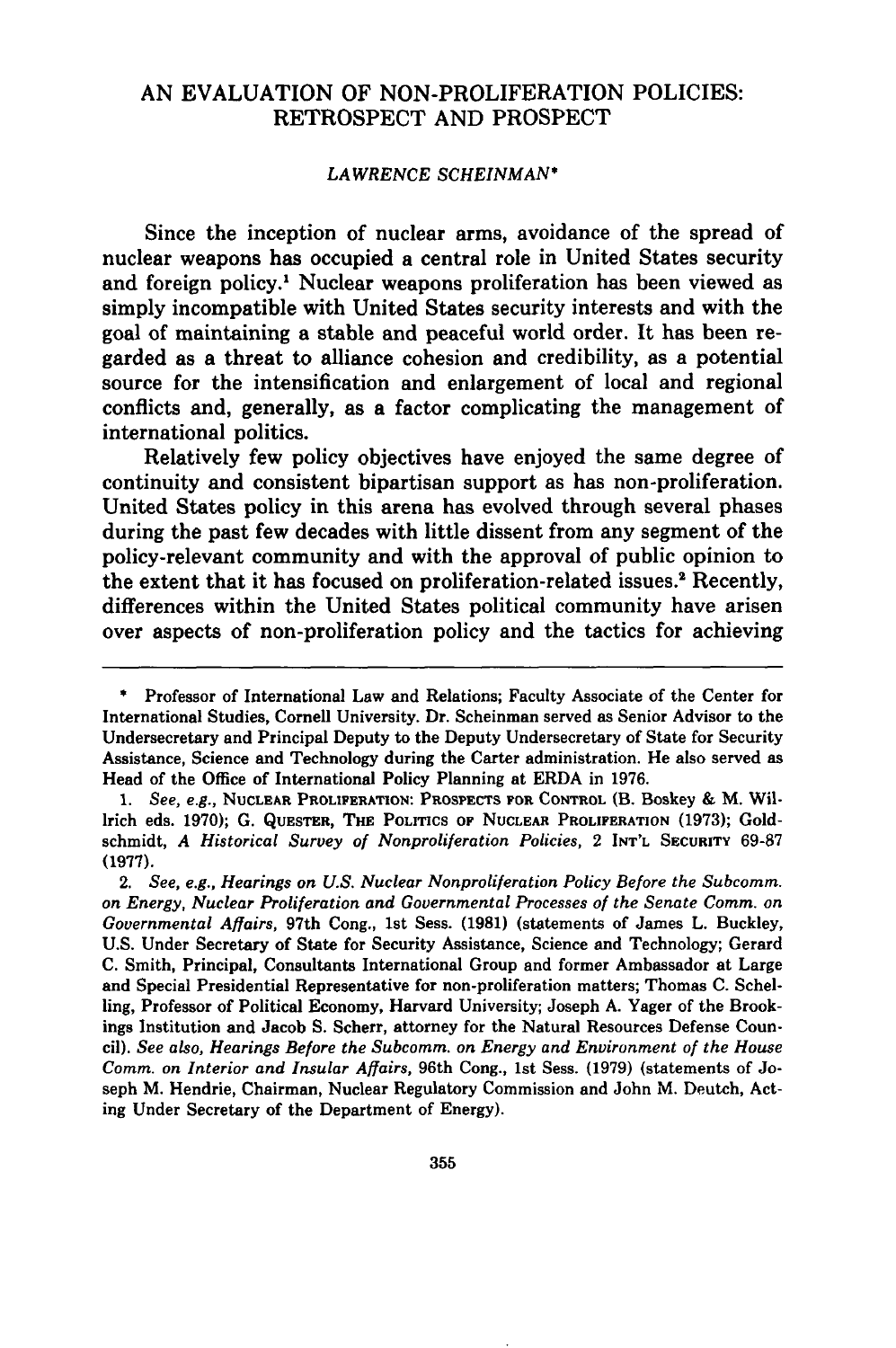mutually agreed upon ends. The discrepancies have given the impression of fragmentation and have led some to conclude that the general United States commitment to non-proliferation is weaker than rhetoric would suggest. While this observation reads too much into the current policy dialogue, it cannot be denied that there is a certain restiveness in non-proliferation policy today.8

Non-proliferation became an important domestic political issue for the first time in the **1976** Presidential campaign. While less evident in the **1980** race, it was an issue to which conservative think tanks such as the Heritage Foundation and the American Enterprise Institute devoted substantial attention. The former, in particular, recommended significant changes of certain features of Carter administration policy in order to reestablish United States leadership and reliability in international nuclear transactions.4 President Reagan's offhand campaign trail remark that "non-proliferation is none of our business"—a comment that was quickly retracted—was not exactly a reaffirmation of the importance of non-proliferation in United States political history. Indeed, it encouraged expectations in some quarters, and fears in others, of substantial revisions of Carter administration policies **by** the incoming president.

In fact, although the Reagan administration's strategies for achieving non-proliferation goals have shifted from comprehensive and global to more selective and discriminatory approaches, they encouraged a round of congressional initiatives designed to hold the line if not tighten certain earlier constraints. In his first official non-proliferation action, President Reagan enunciated policy objectives and goals which were consistent with past United States practice and policies.<sup>6</sup> At least

One hour later, President Reagan called an impromptu meeting with reporters at which he stressed his support for American efforts to stop the proliferation of nuclear weapons. N.Y. Times, Feb. **1, 1980,** at **A12,** col. **1.**

**6.** The President declared:

Our nation faces major challenges in international affairs. One of the most critical is the need to prevent the spread of nuclear explosives to additional countries **...** Our nation has been committed on a bipartisan basis to preventing the spread of nuclear explosives from the birth of the atomic age over thirty-five

**<sup>3.</sup>** In **1980,** the Carter administration decided to sell nuclear fuel to India despite the fact that India had not signed the **NPT.** The Administration's decision was almost blocked **by** a divided Senate. **By** a margin of only two votes, the Senate rejected a resolution that would have blocked the shipment of fuel for the Indian power station at Tarapur. The 48 to 46 vote reflected congressional uncertainty on how best to achieve non-proliferation goals. *See* N.Y. Times, Sept. **25, 1980,** at **Al,** col. 2.

<sup>4.</sup> *See* Barlow, *SALT II: The Basic Arguments,* **98 BACKGROUNDER (1979).**

**<sup>5.</sup>** President Reagan made this remark in response to a question as to whether he would accept the hypothetical concept of Pakistan's development of its own nuclear weapons-a matter that had strained United States-Pakistani relations.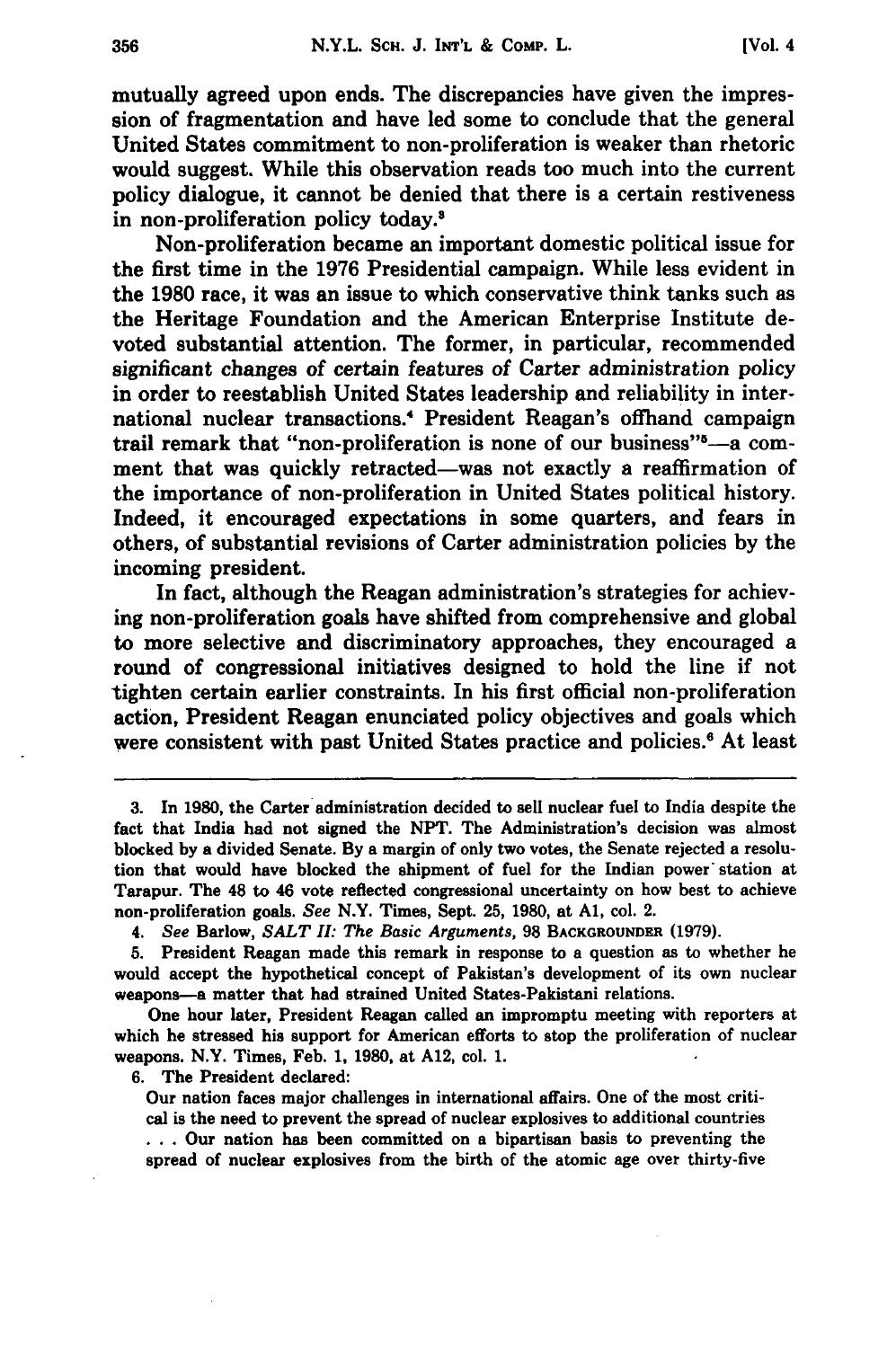at present, the arenas of liberalization, purportedly the hallmark of this administration's nuclear policy, have been formulated in a context which continues to reject the acceptability of nuclear weapons proliferation elsewhere, reassert commitment to non-proliferation as a policy objective and endorse development and projection of measures designed to universalize non-proliferation and employ sanctions against those who violate non-proliferation undertakings. Current debate on non-proliferation policy turns largely on issues of strategy and tactics for dealing with particular countries and particular fuel cycle development issues.

Strategies for achieving non-proliferation have varied. Three major phases can be identified: (1) the period of secrecy (1946-1954); (2) atoms-for-peace (1954-1974); and **(3)** post atoms-for-peace, the era of today. 7 Shifts from one phase to another have been the consequence of complex considerations including the success of prevailing policies in achieving specified objectives; technological developments resulting in new economic or political opportunities; commercial considerations and changes in the general and specific environments in which nuclear technology is located. Real and perceived changes in energy supply and demand and assessments of the attractiveness of energy alternatives, including advanced nuclear technologies, are examples of what may fall within the framework of environmental change. The emergence of new states from colonialism, imbued with strong beliefs about the relationship between national control over high technologies and modernization, economic development and manifest sovereignty is another example. These considerations, individually and collectively, at times mutually reinforcing and at times contradictory, play powerful roles in shaping the dynamics of non-proliferation.

Certainly the most significant era in the development of our nonproliferation policy has been the atoms-for-peace phase.8 Atoms-forpeace was the cornerstone of what has become a continuing effort to

years ago. This commitment is shared by the vast majority of other countries. The urgency of this task has been heightened by the ominous events in the Middle East.

<sup>17</sup> WEEKLY COMP. **PRES.** Doc. **769** (July **16, 1981).**

<sup>7.</sup> *See* Nye, *Nonproliferation: A Long-term Strategy,* **56** FOREIGN AFF. **603 (1978),** for a discussion of these phases.

**<sup>8.</sup>** In December **1953,** President Eisenhower inaugurated the Atoms-for-Peace program which directed American nuclear export policy for the next twenty years. Atomsfor-Peace pledged United States assistance in promoting nuclear technology to all those nations which promised, in return, not to use that assistance for military purposes. The idea was to trade technological assistance in non-critical areas for the development of international norms and institutions to help maintain that distinction. **THE HARVARD NUCLEAR STUDY GROUP, LIVING WITH NUCLEAR WEAPONS 225 (1983).**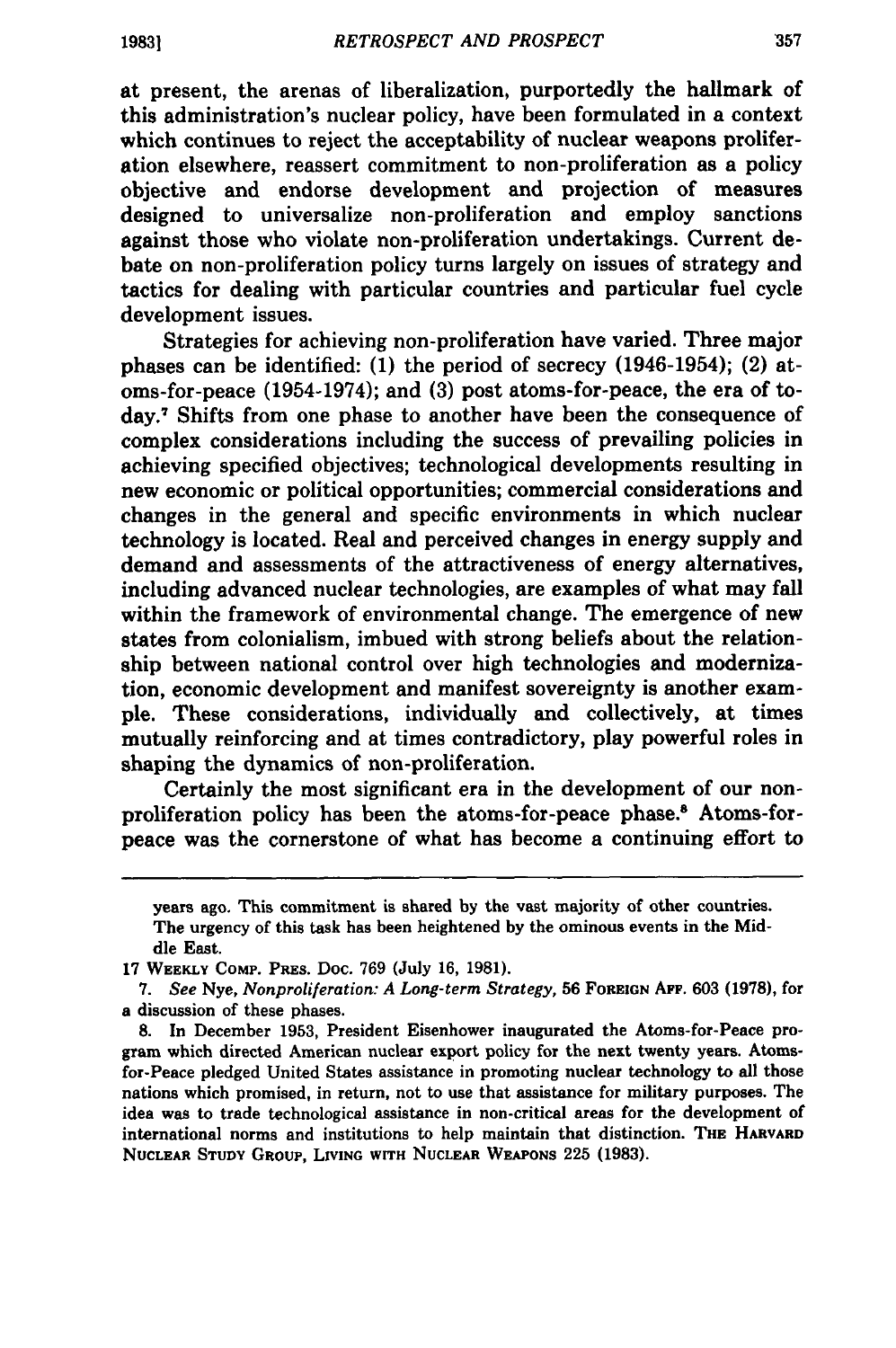define and institutionalize an international regime of principles, rules, norms and processes to govern the development and use of nuclear technology worldwide while avoiding the erosion of national and international security that could be a consequence of nuclear proliferation.<sup>9</sup>

Three basic beliefs form the foundation of the international regime emanating from the atoms-for-peace era. First, the proliferation of nuclear weapons is not in anyone's interest, and rather than enhancing national security, the acquisition of nuclear weapons might well contribute to reduced security and increased instability. The importance of this belief cannot be underestimated. It not only reflects the growing conviction that national security is better served **by** eschewing nuclear weapons, but it is also the foundation upon which the illegitimacy of nuclear weapons acquisition is based. Second, nuclear energy has a positive and important role to play in national energy development and it can make a significant contribution to a balanced and diversified national energy security strategy. Third, despite the risks associated with nuclear technology, it is possible to identify, develop and institutionalize appropriate terms and conditions for cooperation that can facilitate widespread access to nuclear energy without substantially increasing the risk of nuclear weapons proliferation. The Non-Proliferation Treaty (NPT),<sup>10</sup> the International Atomic Energy Agency  $(IAEA)^{11}$  and international verification safeguards<sup>12</sup> reinforce this third belief.

These beliefs are widely, but not universally, shared. To the extent 'they are not, the international non-proliferation regime is correspondingly weakened. Similarly, any fundamental change in one of these basic beliefs **by** large numbers of states, or **by** those states most important to regime maintenance, would profoundly affect the very existence

**<sup>9.</sup> By** creating or accepting procedures, rules, or institutions for certain kinds of activity, governments regulate and control transnational and interstate relations. These governing relationships are referred to as international regimes. R.O. **KEOHANE & J.S. NYE, POWER AND INTERDEPENDENCE 5 (1977);** Puchala **&** Hopkins, *International Regimes: Lessons from Inductive Analysis,* **36 INT'L ORG. 179 (1982). The non-proliferation regime** is discussed in Nye, *supra* note **7** and in Scheinman, *Towards a New Nonproliferation Regime,* **7 J. NUCLEAR MATERIALS MGMT. 25 (1978).**

**<sup>10.</sup>** Treaty on the Non-Proliferation of Nuclear **Weapons,** *opened for signature* **July 1, 1968,** 21 **U.S.T.** 483, **T.I.A.S.** No. **6839, 729 U.N.T.S. 161.** See **THE HARVARD NUCLEAR STUDY GROUP,** *supra* **note 8,** at **226-27** for a discussion of the **NPT** as the centerpiece of postwar non-proliferation efforts.

**<sup>11.</sup>** Statute of the International Atomic Energy Agency, Oct. **26, 1956, 8 U.S.T. 1093, T.I.A.S.** No. **3873, 276 U.N.T.S. 3** (entered into force for the United States July **29, 1957).**

<sup>12.</sup> For a discussion of the verification safeguards system, see **WORLD NUCLEAR EN-**ERGY 21 **(I.** Smart ed. **1982).**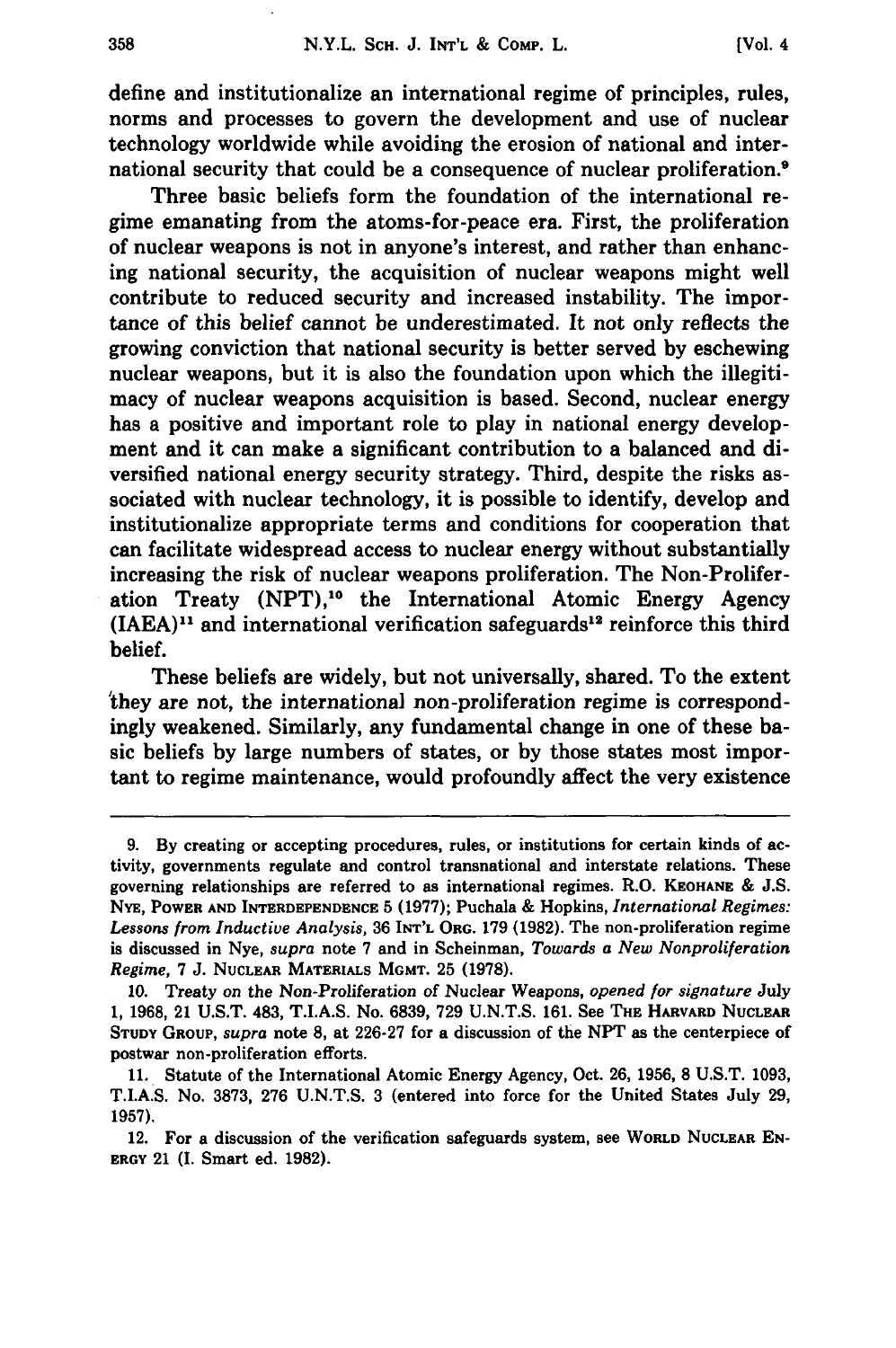$\overline{a}$ 

of the regime. But the absence of universality alone does not deny the existence of efficacy of the regime any more than the absence of universalism negates the prevalence and legal importance of international custom. In this regard, which states fail to endorse the regime and for what reasons are as important as the actual behavior of the holdouts.

In the interest of time and at the substantial risk of oversimplification, I would like to address briefly the general characteristics of the non-proliferation regime as it has evolved in the 1970s and to identify and comment on certain features of policy that can have important implications for the future. **I** can only hope not to emasculate reality in the process.

The non-proliferation regime that existed in the early 1970s can be summarized as follows: an era of international nuclear cooperation and trade had opened up with the implementation of atoms-for-peace. It entailed a network of bilateral agreements for cooperation; the establishment of an international agency to facilitate and promote the peaceful uses of nuclear energy; the establishment of a substantial number of national nuclear programs involving the training of scientists and technicians from many countries and widespread access to nuclear information in support of peaceful nuclear development; vigorous international nuclear trade in materials, equipment and facilities for nuclear power development and use and progressive commercialization of nuclear technology.<sup>11</sup>

Coextensive with the dissemination of nuclear information, training, technology, equipment and materials, arrangements were made which were designed to impose effective international controls to limit the risk that shared technology or material would be abused or misappropriated for military purposes. Bilateral agreements for cooperation containing verifiable pledges not to misuse nuclear assistance, combined with international undertakings in the form of the **NPT,** and the development and implementation of international safeguards to ensure compliance and detect misconduct, constituted the bases of the nonproliferation component of this nuclear era.<sup>14</sup>

**A** central characteristic of the period was the widespread consensus on the basic acceptability of a policy of controlled nuclear cooperation."s Reliance on external sources of supply, including vital nuclear

**<sup>13.</sup>** *See generally* Nye, *supra* note **7** (description of Carter administration nonproliferation policy); Scheinman, *supra* note **9** (overview of evolving regime); Smith and Rathjens, *Reassessing Nuclear Nonproliferation Policy,* **59 FOREiGN AFF. 875 (1981).**

<sup>14.</sup> *See supra* notes 10-12 and accompanying text.

**<sup>15.</sup>** The era of consensus is described in historical perspective in **WORLD NUCLEAR ENERGY 1,** 19-48 **(I.** Smart ed. **1982).** This period of stability and cooperation (1954-74) followed the postwar period of secrecy and monopoly in Anglo-American policy. *Id.* at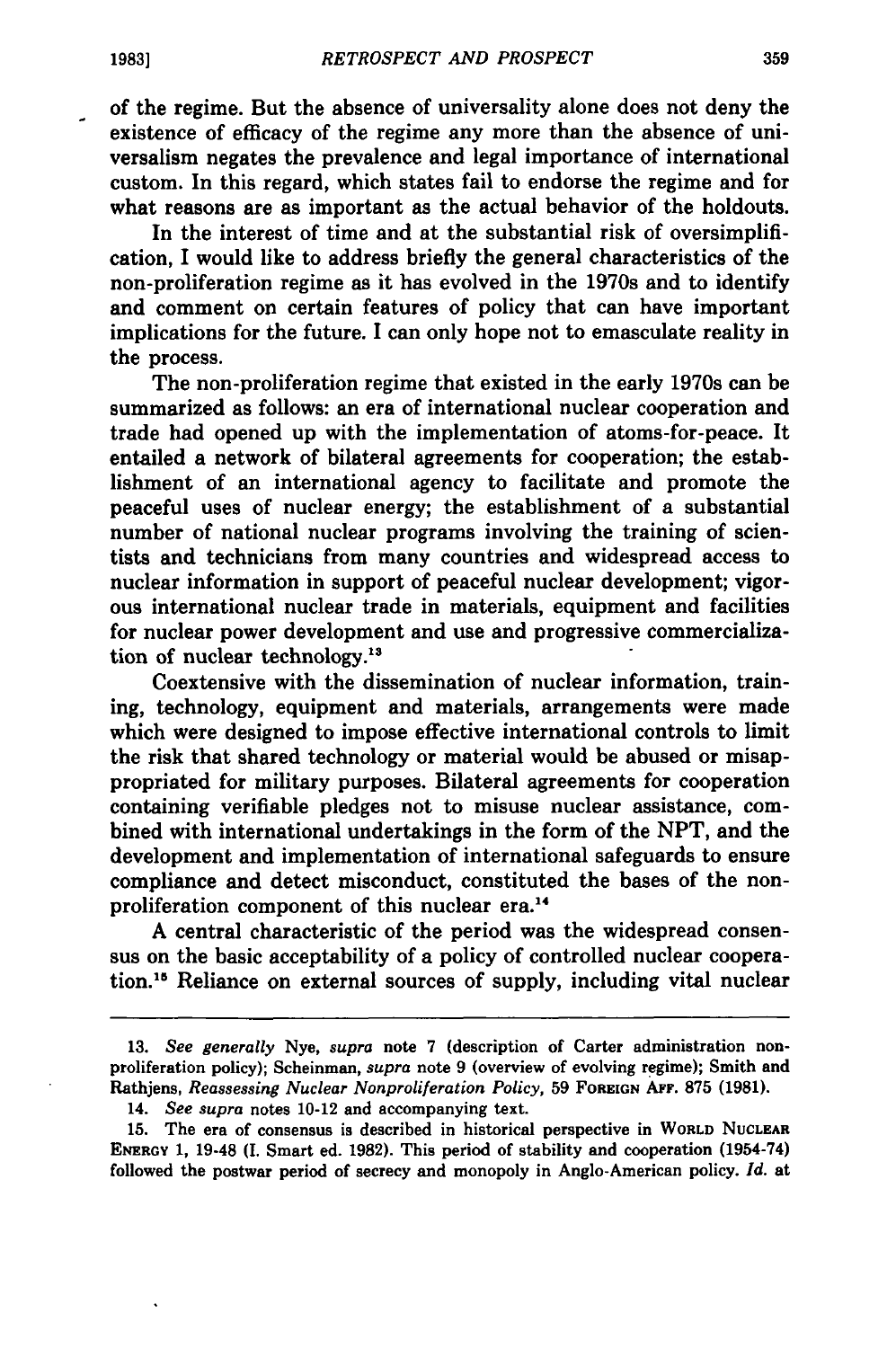fuel to run reactors, under conditions which limited and restrained certain conduct was not regarded as incompatible with the exercise of sovereignty. Indeed, a substantial number of countries appeared to regard commitments not to develop or manufacture nuclear weapons in exchange for peaceful nuclear cooperation and assistance as contributing to their own national security **by** reducing suspicions about their nuclear intent and thereby removing possible incentives for their neighbors to seek nuclear weapons themselves. Regarding proliferation as primarily a political act and the consequence of conscious political decision, most states were prepared to put their faith in the ability of the non-proliferation regime, as then formed, to contain proliferation.

As significant as this evolving regime was, it also was fragile. This became evident in 1974, a watershed year. The oil crisis of that year carried economic and political lessons about dependence on external sources of energy supply and stimulated even greater interest in nuclear power. **By** itself, this presented no particular problem. It was evident, however, that if resource-dependent countries looking to nuclear power were to avoid trading oil dependency for nuclear dependency, they would probably seek to achieve as high a state of fuel cycle independence as was consistent with their assessment of where to strike the balance between energy security goals and good economics. Inevitably this would mean further dispersion of more sensitive fuel cycle technologies, such as the separation and storage of plutonium, a material useful in nuclear weapons as well as nuclear reactors.

It was, however, the convergence of two other factors with this prospect of an increasing spread of nuclear power that engendered concern about the adequacy of the non-proliferation regime and undermined the prevailing consensus on its ability to contain proliferation. One was the detonation by India of a nuclear device developed with external assistance that had been intended for peaceful purposes;<sup>16</sup> the other was the projected transfer of sensitve fuel cycle technology and facilities to several countries with only incipient nuclear programs,<sup>1</sup> two of which, Taiwan and Pakistan, were located in unstable regions and either harbored or were targets of revanchist sentiments. In the

<sup>21.</sup> The era of consensus began to erode with the Indian nuclear explosion in May, 1974. *Id.* at **36.**

According to the International Consultative Group on Nuclear Energy, a primary world policy objective is to re-create an international consensus with the purpose of promoting effective management, safeguards and utilization of nuclear energy. *Id.* at **6.**

**<sup>16.</sup>** N.Y. Times, May **19,** 1974, at § **1,** col. **8.** *See infra* note 24 and accompanying text.

**<sup>17.</sup>** N.Y. Times, Oct. **13, 1976,** at **8,** col. 2 (discussion of France's intention to sell nuclear fuel reprocessing plants to South Korea and Pakistan).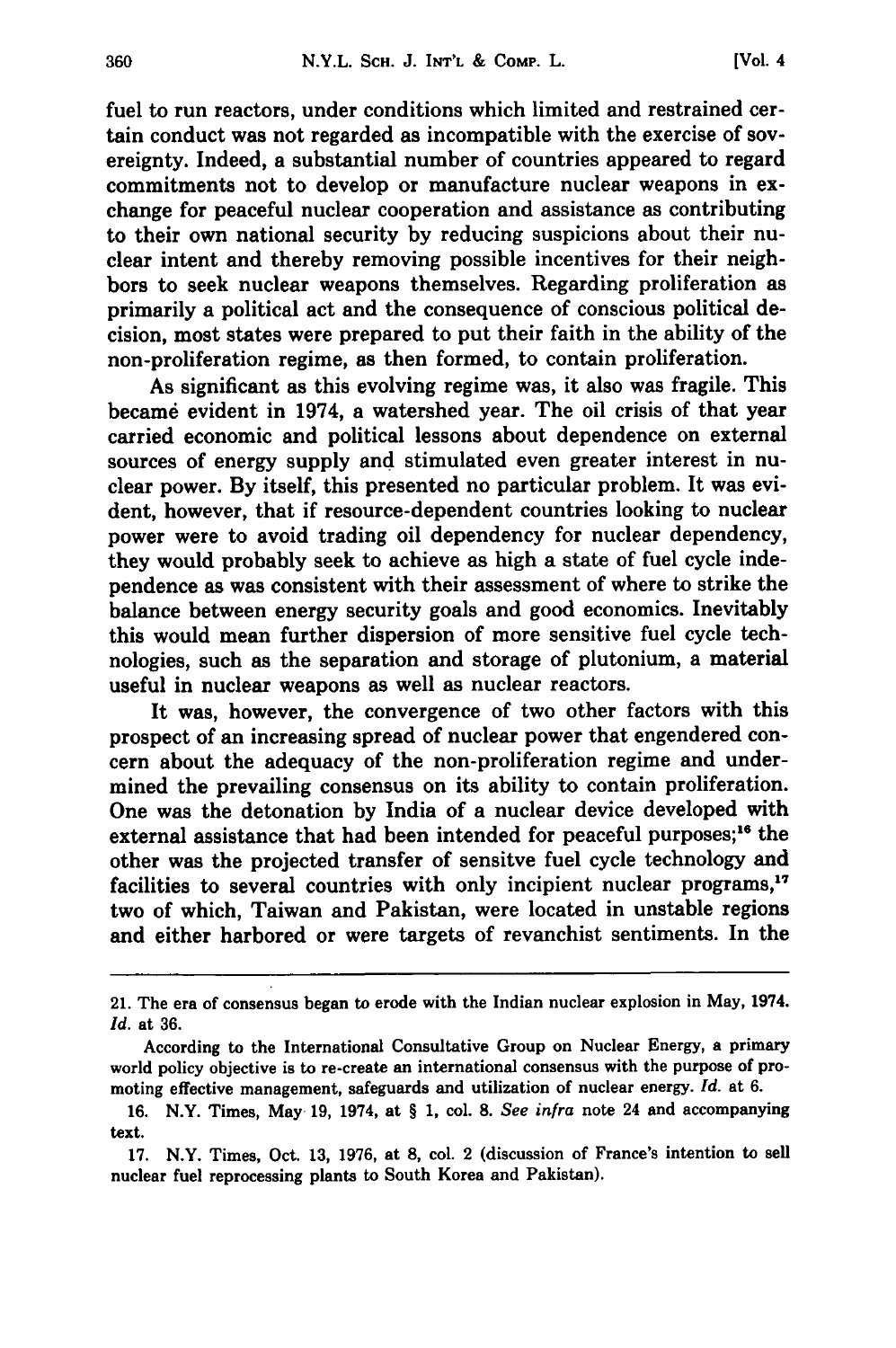case of Pakistan, the explicit military interest in nuclear energy was subsequently revealed.<sup>18</sup>

This pattern of nuclear spread was not what was initially contemplated **by** the United States. It was different, it was worrisome and it was deemed to require some kind of response if further erosion of the status quo was to be avoided. Reassessment, response and new initiatives to extend and reinforce the non-proliferation regime dominated the balance of the 1970s. Rather than detail the particulars of this period, I would like to focus on four key elements upon which much of the debate regarding an optimal non-proliferation strategy has turned. The elements are denial, control, capability and motivation.<sup>19</sup>

Commentators and analysts, perhaps even some who ought to know better, tend to present these approaches to controlling proliferation as sharply separated from one another, as though they were contradictory and mutually exclusive alternatives. Not only is this view inconsistent with the history of non-proliferation policy, it is also misleading and potentially dangerous. While it is true that the period between 1945 and 1954 represented an American policy to deny access to nuclear technology for any purpose whatsoever, the policy of controlled access which lay at the base of atoms-for-peace did not reflect a complete shift away from denial in favor of control. While the United States liberalized its policy on conventional reactor technology and on offering technical assistance and assured supply of fuel, it never released enrichment technology and information and moved only circumspectly even with regard to unclassified information in the reprocessing field. Indeed, not long after the **NPT** came into force, the Code **Of** Federal Regulations<sup>20</sup> was amended to remove unclassified nuclear activities related to reprocessing, enrichment and heavy water production from general authorization to cooperate and to require specific approval which was to be given only if such assistance would be supportive of United States non-proliferation objectives. This pattern of relying on a mixture of control and denial is also reflected in the tone and orientation of the guidelines agreed upon **by** the principal world suppliers in the London supplier group.<sup>21</sup> In their guidelines, restraint on

**<sup>18.</sup>** *See* London Fin. Times, Oct. **10, 1978.**

**<sup>19.</sup>** For a recent discussion which deals sensibly and constructively with these concepts, see L. **DUNN, CONTROLLING THE** BoMB **(1982).**

The arguments presented in the following sections of this commentary are elaborated upon in Scheinman, *Strategies for Proliferation Management,* in **STRATEGIES FOR MANAGING NUCLEAR PROLIFERATION** (Brito, Intrilligator **&** Zwick eds. **1983).**

<sup>20.</sup> **10** C.F.R. § **810.7 (1983).**

<sup>21.</sup> Nuclear Suppliers Group, *Guidelines for Nuclear Transfers, reprinted in* **11 AT-LANTIC COUNCIL, NUCLEAR POWER AND NUCLEAR WEAPONS PROLIFERATION 63 (1978).** *See*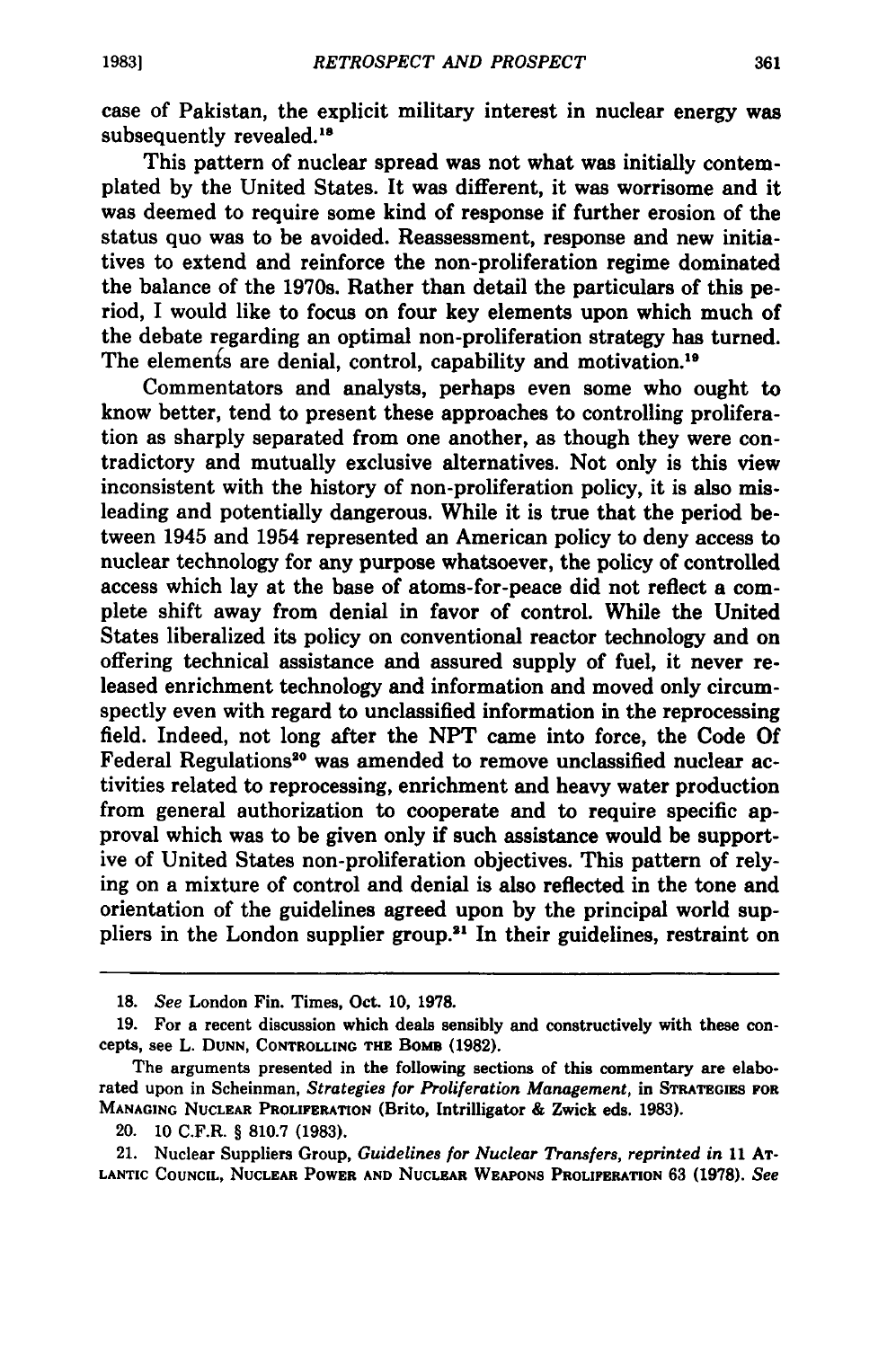the spread of sensitive technologies was circumscribed to an extent and the concept of safeguards on replicated transferred technology was introduced. The guidelines can properly be viewed as the vehicle **by** which some of the European suppliers assimilated the denial strategy to complement their strong predilection for dependence on measures of international monitoring and control. **NPT** membership did not ipso facto require the transfer of technology. Whether or not to facilitate a request was to be a function of the supplier's judgment.

What is said regarding the control/denial issue also can be said of the distinction between capability to make nuclear weapons and motivation to do so. These are not mutually exclusive considerations. Former President Carter's focus on capabilities was criticized as emphasizing the wrong issue.<sup>22</sup> Proliferation, it was argued, was a political act and it was wrong to link it to the development of the peaceful nuclear fuel cycle.<sup>23</sup> The five nuclear weapon states had all developed dedicated weapons programs to achieve their weapon status, and, although India had derived the material for its explosive device from assistance initially provided in the context of peaceful development,<sup>24</sup> that nation represented the exception rather than the rule.<sup>25</sup> Furthermore, India had snubbed the **NPT** and had taken a very strong position on the legitimacy of peaceful nuclear explosions, which is how it characterized its test. Thus, a proper non-proliferation policy, it was argued would emphasize the incentives and disincentives related to "going nuclear."26

Would that the world were so elegantly simple. Carter's policy never discounted or underestimated the motivational factor in nonproliferation **policy.<sup>27</sup>**The decision to proliferate is, of course, eminently political, as most who emphasize attention to capability are

**27.** Nye, *supra* note **7,** at **618.**

*also* **J.** YAGER, **INTERNATIONAL COOPERATION IN NUCLEAR** ENERGY **(1981).**

<sup>22.</sup> *See* Brenner, *Carter's Bungled Promise,* **FOREIGN** POL'Y, Fall **1979,** at 94. Professor Brenner is critical of former President Carter's failure to "reconcile the Administration's declaration of war on plutonium with the affirmation that allies had a 'perfect right' to continue building reprocessing plants." *Id.* at **97.**

**<sup>23.</sup>** *See* Smith & Rathjens, *supra* note **13.** The authors state that "probably the only real long-term hope. **. .** of stemming nuclear proliferation lies in dealing effectively with the motives that lead nations to want to have nuclear weapons." *Id.* at **888.**

<sup>24.</sup> India used plutonium from a Canadian-supplied civilian nuclear research reactor for its explosion. *See* Dunn, *Half Past India's Bang,* **FOREIGN POL'Y,** Fall **1979,** at **73.**

**<sup>25.</sup>** For this kind of argument, which seeks to separate peaceful and military fuel cycles, see Walske, *Nuclear Electric Power and the Proliferation of Nuclear Weapon States,* INT'L. **SECURITY,** Winter **1977,** at 94.

**<sup>26.</sup>** *See* Address **by J.** Malone, **U.S.** Nuclear Cooperation and Non-Proliferation Policy: The Implications for Nuclear Exports (Atomic Industrial Forum, Annual Conference, San Francisco, California, Dec. **1, 1978).**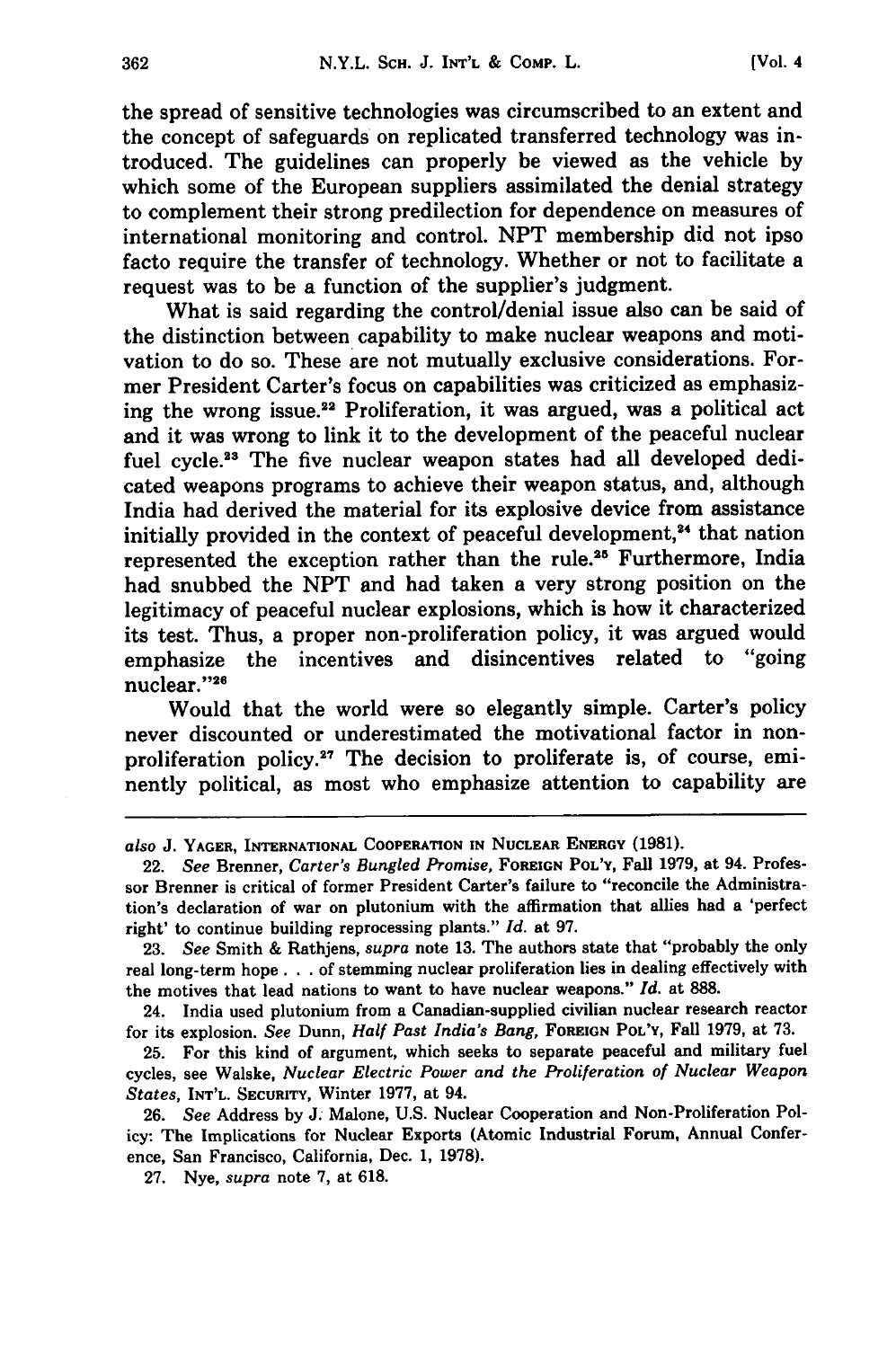fully aware. Some who emphasize motivation, however, tend to underestimate the difficulty of that political decision and, particularly, the effect that availability of technology, facilities and material can have on a decision to acquire nuclear weapons. The less available that material is, the more difficult the decision to appropriate it. It is not at all unreasonable to argue that decisions about purely national facilities and materials are easier to make, even where circumscribed **by** international safeguards, than are similar decisions that are additionally encumbered **by** conditions in agreements for cooperation and **by** other instrumentalities. Further, the existence of joint venture arrangements, for example, make decisions to appropriate or abuse more difficult still. Capabilities then, are very much related to motivations and it is implausible, even indefensible to decouple them.

Some who accept this argument nevertheless point to another aspect of Carter administration policy which they see as having introduced unnecessary complications: the feature of universalism, of having all countries, high risk and no risk, submit to the same limitations and restraints in the peaceful realm. The tarring of many with a brush directed toward few resulted from complex considerations reflected in a changing United States policy. Among others was the problem of "unanticipated consequences"; the problem of the potential appropriation of facilities and materials never originally intended to be used for anything other than peaceful purposes, which become a target of opportunity for a government confronted with radically different political and environmental conditions than were present at the outset of its nuclear journey. The impact on such a country's domestic decisions when its capabilities are high rather than low adds to the problem. Also at issue was the question of how northern tier states could successfully deflect Third World interest in high risk technologies if the advanced states themselves continued to develop them.

To meet this problem, the Carter administration sought to develop global policies which were basically nondiscriminatory and then to carve differentiating applications out of the general approach in order to accommodate legitimate interests as well as economic, energy and technological differences.<sup>28</sup> The Reagan administration appears ready to make distinctions between countries on the basis of assessing their proliferation risk. The legitimate interests of "white hat" states, in the Reagan view, should not be held hostage to misgivings regarding states whose intentions or objectives remain uncertain.<sup>29</sup> The approaches are

**<sup>28.</sup>** *Id.* at **612.**

**<sup>29.</sup>** This attitude can be seen most clearly in the plutonium use policy adopted **by** the Administration in July **1981,** which liberalizes official attitudes toward reprocessing and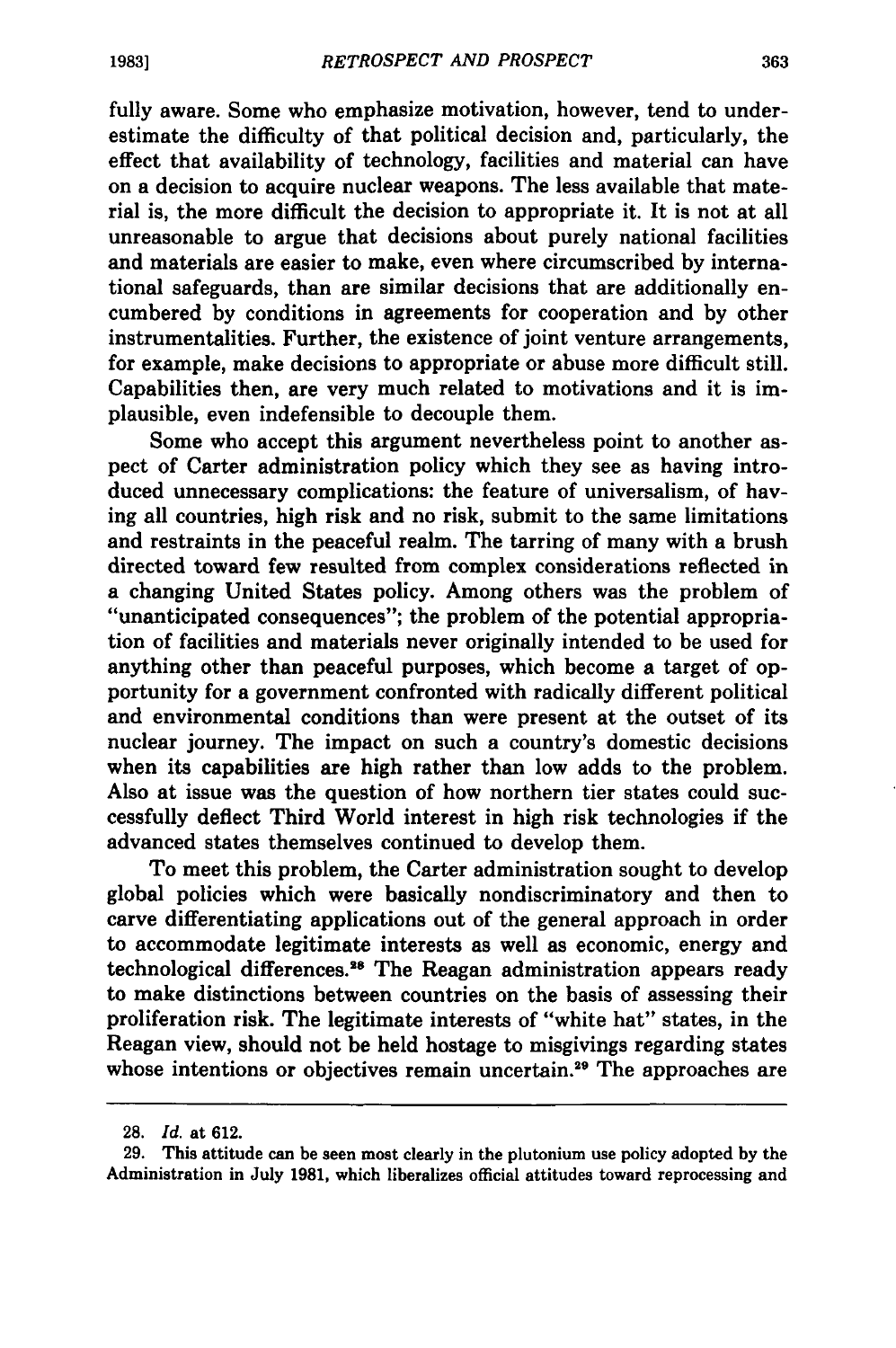different; the goal and anticipated end-point is, however, in the same ballpark.

**All** of this, I believe, has great relevance for the future. Even if the past demonstrates that policies and strategies cannot easily be compartmentalized, but reflect, rather, a significant degree of overlap and even interdependence, the risk remains that increased emphasis on motivation can result in capability being given lip service but not the genuinely adequate attention and support that it needs. That is to say, the rhetoric might become the reality. In light of our observation about the possibility of unanticipated or unintended consequences, we could eventually find ourselves confronted with situations in ,which sanctions and firebreaks (measures post facto) come to dominate the nonproliferation scene, rather than being components of a broader avoidance-oriented policy.30

There is absolutely no question about the importance of significantly developing those dimensions, and far less attention has been given them than warranted. But this should not come as a consequence of relaxation and a loss of vigilance regarding the first dimension. It will be a dark day indeed when the term "managing proliferation", which is now very much in vogue, comes to mean moving about in a nuclearly armed crowd rather than and to the exclusion of how large a crowd that is in the first instance.

Our non-proliferation strategies need not be and should not be based on the principle of exclusivity. Nor do I intend to suggest that they are. Future policy requires the same mix of strategies and approaches as used in the past. The first line of defense is deterrence of the proliferation event. This means not only trying to avert nuclear explosions, but also weaponization of nuclear programs. Certainly, all of the incentives identified **by** non-proliferation analysts-security, prestige, maintaining options in order to exert leverage on others and so on-are relevant. But also relevant are the array of political, economic, technological and energy-related *disincentives* which the analytic and policy communities have far less carefully explored. In this regard, positive alternatives to risk-creating national developments are crucial and institutional strategies which involve reaching beyond the tradional nation-state structures assume importance.

Institutional arrangements entailing the pooling of sovereignties are often recommended but, just as often are challenged on the ground

plutonium use. *See* Nuclear Nonproliferation Policy Statement **by** the President (Reagan), **17** WEEKLY Come. **PREs.** Doc. **768** (July **16, 1981).**

**<sup>30.</sup>** *See* **DUNN,** *supra* note **19,** at 95-146, for a detailed discussion of these two methods.